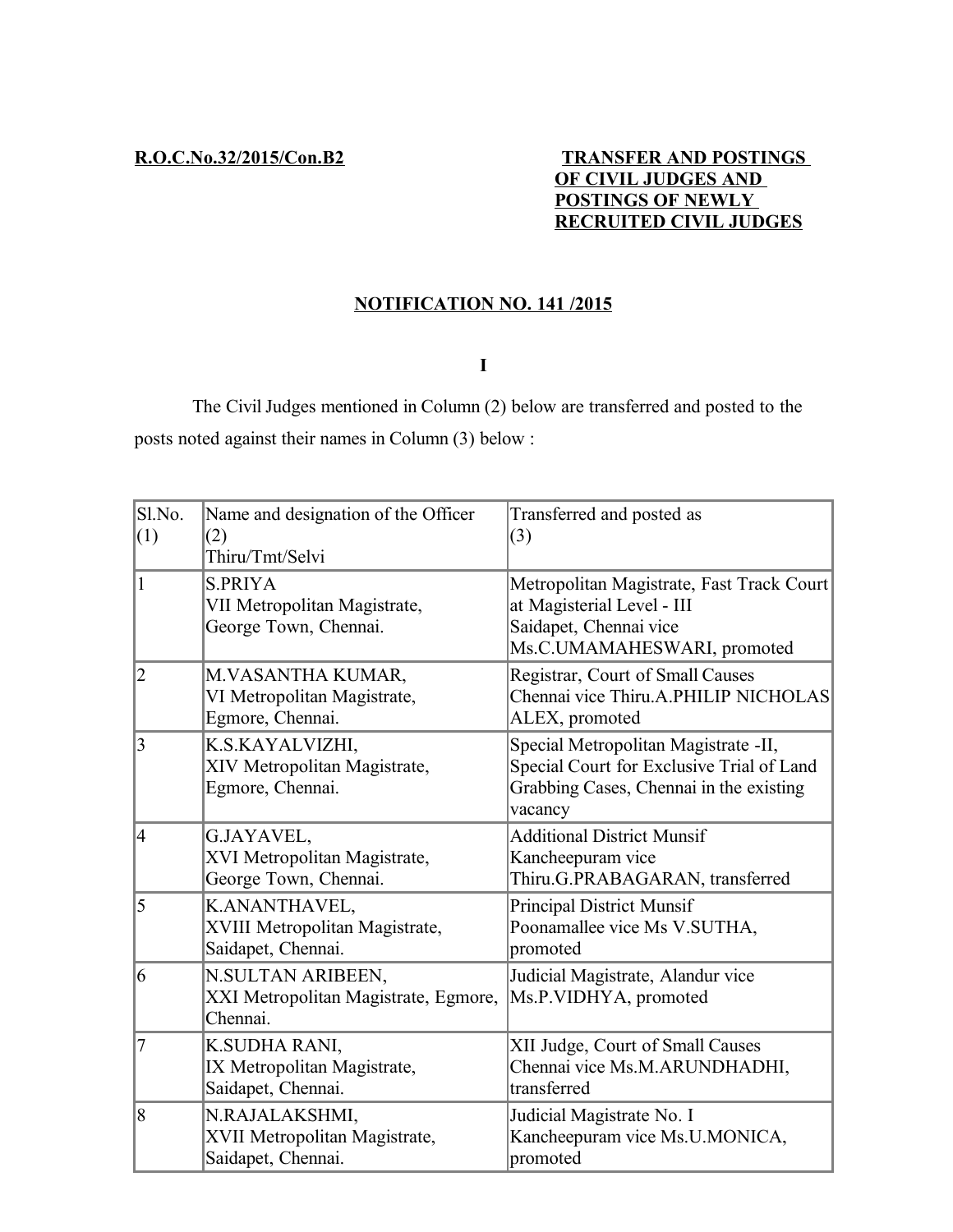| $ 9\rangle$ | S.SIVASUBRAMANIAN,<br>XIII Metropolitan Magistrate,<br>Egmore, Chennai.                            | Metropolitan Magistrate, Fast Track Court<br>at Magisterial Level - I, Egmore, Chennai<br>vice Ms.D.SUJATHA, promoted    |
|-------------|----------------------------------------------------------------------------------------------------|--------------------------------------------------------------------------------------------------------------------------|
| 10          | N.VENKATESAN,<br>Chennai.                                                                          | <b>Additional District Munsif</b><br>XXII Metropolitan Magistrate, Egmore, Poonamallee vice Ms.C.KALAIPONNI,<br>promoted |
| 11          | G.CHRISTIAN,<br>XV Metropolitan Magistrate,<br>George Town, Chennai.                               | Judicial Magistrate, Thiruvottiyur in the<br>existing vacancy                                                            |
| 12          | R.SELVANAYAGI KANNAN,<br>Judicial Magistrate No. III,<br>Madurai                                   | Judicial Magistrate No. I<br>Madurai vice Ms.D.THRIVENI,<br>transferred                                                  |
| 13          | M.BREETHA,<br><b>II Additional District Munsif,</b><br>Nagercoil                                   | <b>Principal District Munsif</b><br>Nagercoil vice Thiru.P.THANGAVEL,<br>promoted                                        |
| 14          | V.M.NEESH,<br><b>Additional District Munsif,</b><br>Valliyoor                                      | Principal District Munsif,<br>Valliyoor vice Ms.S.HEMA, promoted                                                         |
| 15          | M.MURTHY,<br>Judicial Magistrate No.II,<br>Thanjavur                                               | Judicial Magistrate No.I,<br>Thanjavur vice Thiru.C.SIVAKUMAR,<br>transferred                                            |
| 16          | K.KAVITHA,<br>Judicial Magistrate No.III,<br>Dindigul                                              | Judicial Magistrate No.I,<br>Dindigul vice Thiru.C.B.VEDAGIRI,<br>transferred                                            |
| 17          | <b>B.SARAVANAN,</b><br><b>Additional District Munsif,</b><br>Lalgudi                               | Principal District Munsif cum Judicial<br>Magistrate, Lalgudi vice Thiru.S.JOHN<br>SUNDARLAL SURESH, promoted            |
| 18          | N.VIJAYALAKSHMI,<br><b>Additional District Munsif,</b><br>Namakkal                                 | <b>Principal District Munsif</b><br>Namakkal vice Thiru.T.MUNUSAMY,<br>promoted                                          |
| 19          | <b>G.NARGIS KARIM,</b><br>Judicial Magistrate No.V,<br>Tiruchirappalli                             | Judicial Magistrate No.I,<br>Tiruchirappalli vice<br>Thiru.S.GOPINATHAN, promoted                                        |
| 20          | N.S.MEENACHANDRA,<br>Judicial Magistrate No. IV,<br>Vellore                                        | Judicial Magistrate No. I,<br>Vellore vice Thiru.A.MUMMOORTHY,<br>transferred                                            |
| 21          | K.MOHAN,<br>Judicial Magistrate No. III,<br>Cuddalore                                              | Judicial Magistrate No. I,<br>Cuddalore in the existing vacancy                                                          |
| 22          | G.RADHAKRISHNAN,<br><b>Additional District Munsif-cum-</b><br>Judicial Magistrate No. II, Karaikal | Principal District Munsif-cum-Judicial<br>Magistrate No. I, Karaikal in the existing<br>vacancy                          |
| 23          | P.RAJA RAM,<br>II Additional District Munsif,<br>Coimbatore                                        | Principal District Munsif, Coimbatore vice<br>Thiru.N.ALAGESAN, promoted                                                 |
| 24          | A.PRABAVATHI,                                                                                      | Judicial Magistrate No. III                                                                                              |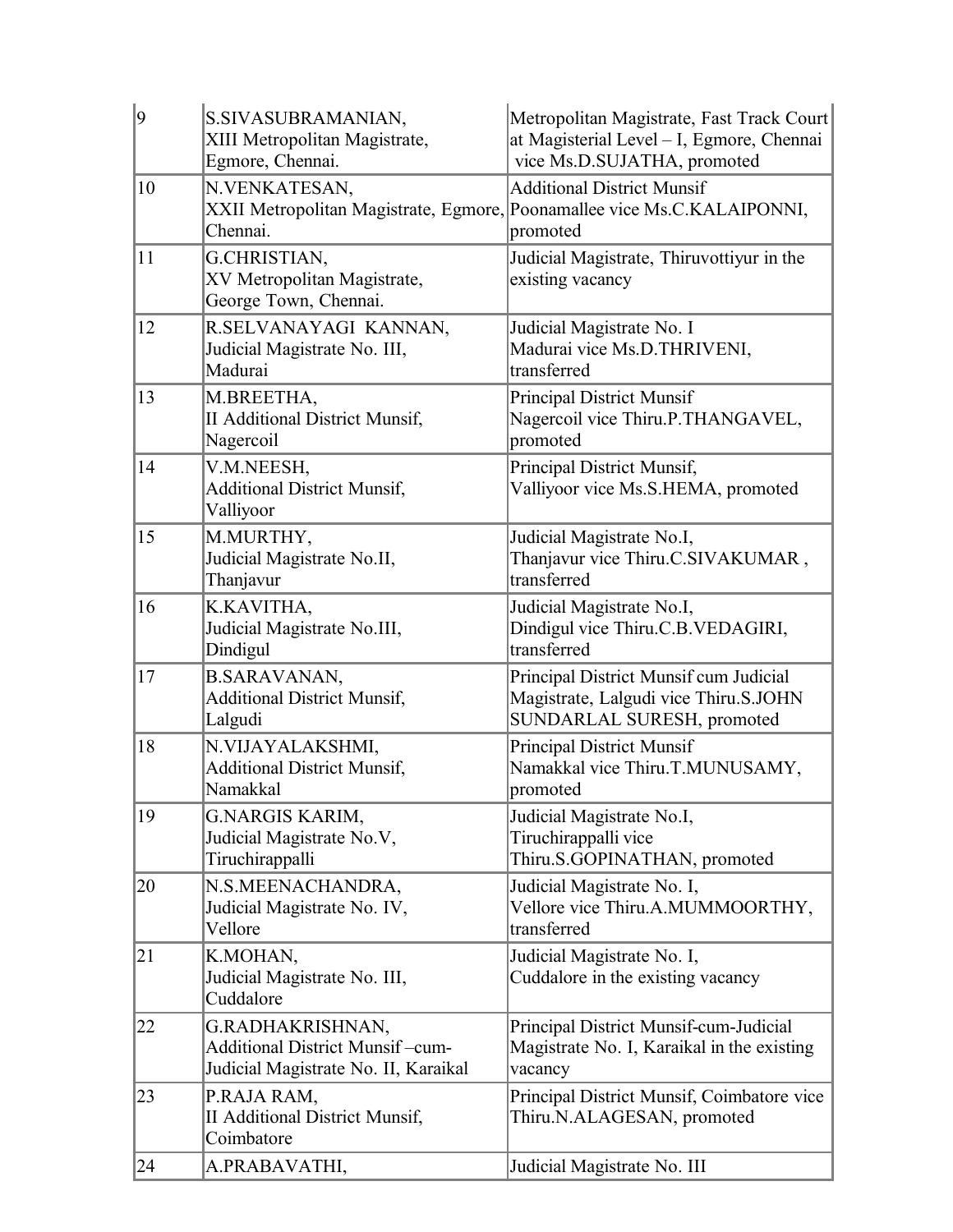|    | Judicial Magistrate No. II,<br>Cuddalore                                 | Cuddalore vice Thiru.K.MOHAN,<br>transferred                                                            |  |
|----|--------------------------------------------------------------------------|---------------------------------------------------------------------------------------------------------|--|
| 25 | A.PASUMPON SHANMUGAIAH,<br>Judicial Magistrate No. II,<br>Srivilliputhur | Principal District Munsif-cum-Judicial<br>Magistrate No. I, Srivilliputhur vice<br>Ms.S.PADMA, promoted |  |
| 26 | S.ASSEEN BANU,<br>Judicial Magistrate No. II,<br>Hosur                   | District Munsif-cum- Judicial Magistrate<br>No. I, Hosur vice<br>Thiru.V.RAVICHANDRAN, promoted         |  |
| 27 | G.PRABAGARAN,<br><b>Additional District Munsif,</b><br>Kancheepuram      | <b>Principal District Munsif</b><br>Kancheepuram vice Ms.V.P.SUGANDHI,<br>promoted                      |  |
| 28 | M.NAMBIRAJAN,<br>Judicial Magistrate No. III,<br>Coimbatore              | Judicial Magistrate No. I,<br>Coimbatore vice Ms.K.RENUGADEVI,<br>transferred                           |  |
| 29 | C.MOHANRAM,<br>II Additional District Munsif,<br>Tiruchirappalli         | Principal District Munsif,<br>Tiruchirappalli vice Ms.R.NANDHINI<br>DEVI, promoted                      |  |
| 30 | K.KANYA DEVI,<br><b>Additional District Munsif,</b><br>Madurai           | Principal District Munsif,<br>Madurai vice Thiru. G.SARAN, promoted                                     |  |
| 31 | R.V.RAJAKUMAR,<br>Judicial Magistrate No. VI,<br>Coimbatore              | Judicial Magistrate No. II,<br>Coimbatore vice<br>Thiru.C.VIJAYKARTHIK, transferred                     |  |
| 32 | A.MUMMOORTHY,<br>Judicial Magistrate No. I,<br>Vellore                   | Judicial Magistrate No. II,<br>Vellore vice Ms.P.REVATHY, promoted                                      |  |
| 33 | L.MAHESWARI,<br>XI Judge, Court of Small Causes,<br>Chennai              | X Judge, Court of Small Causes<br>Chennai vice<br>Thiru.E.BAKTHAVACHALU, promoted                       |  |
| 34 | K.KRISHNAPRIYA,<br><b>III Additional District Munsif,</b><br>Coimbatore  | I Additional District Munsif,<br>Coimbatore vice Thiru.K.DHAYANITHI,<br>promoted                        |  |
| 35 | A.PREMAVATHY,<br><b>Additional District Munsif,</b><br>Tiruvannamalai    | Principal District Munsif,<br>Tiruvannamalai vice<br>Thiru.G.KULASEKARAN, promoted                      |  |
| 36 | K.RENUGADEVI,<br>Judicial Magistrate No. I,<br>Coimbatore                | Judicial Magistrate No. III,<br>Coimbatore vice Thiru.M.NAMBIRAJAN,<br>transferred                      |  |
| 37 | M.ARUNDHADHI,<br>XII Judge, Court of Small Causes,<br>Chennai            | XI Judge, Court of Small Causes<br>Chennai vice L.MAHESWARI, transferred                                |  |
| 38 | C.VEDIYAPPAN,<br>Judicial Magistrate No. VIII,<br>Coimbatore             | Judicial Magistrate No. IV,<br>Coimbatore vice Ms.A.DEEPA, promoted                                     |  |
| 39 | C.B.VEDAGIRI,<br>Judicial Magistrate No. I,                              | Judicial Magistrate No. II,<br>Dindigul vice Thiru.M.SEYADHU                                            |  |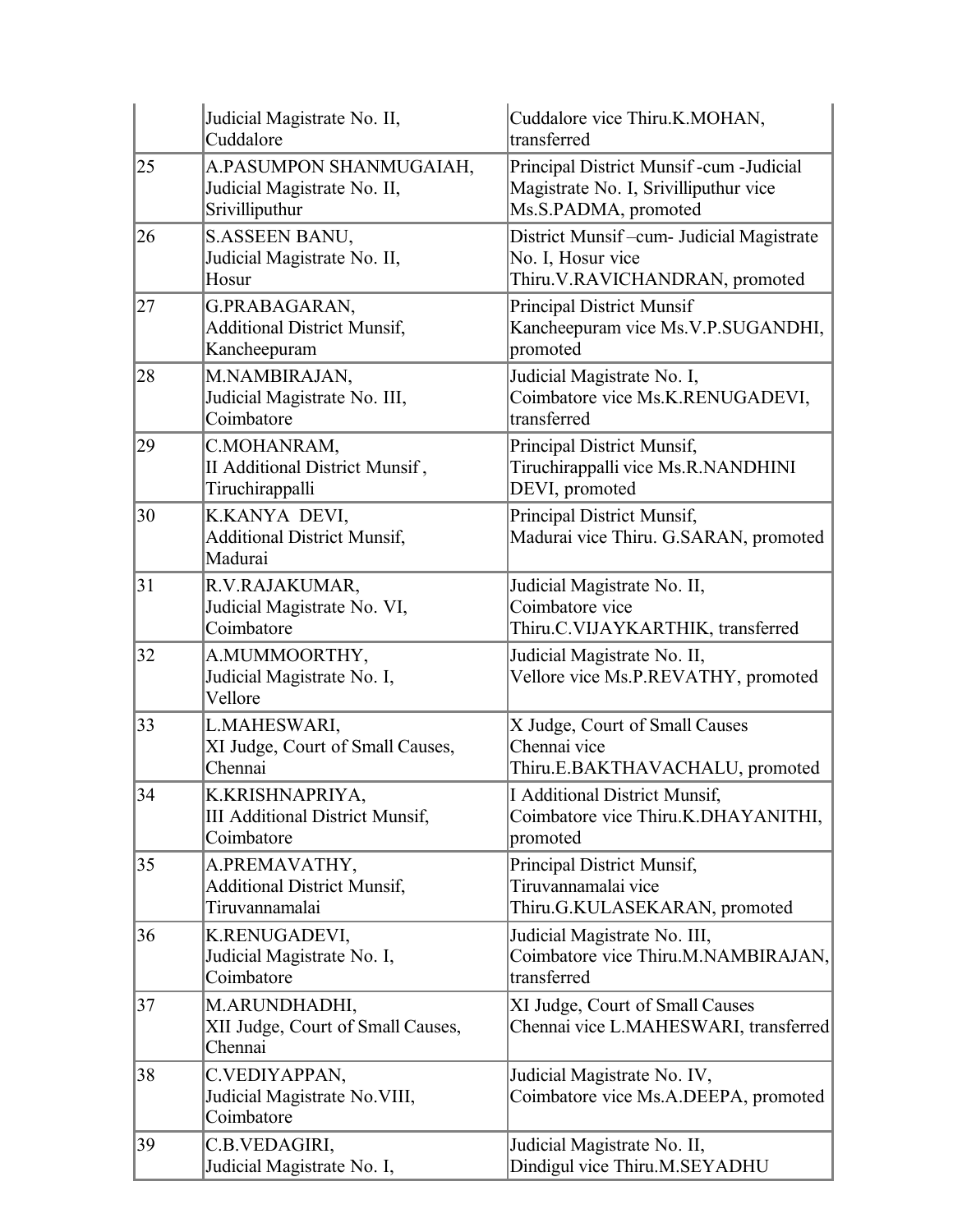|    | Dindigul                                                                                       | SULAIMAN USSAIN, transferred                                                                        |
|----|------------------------------------------------------------------------------------------------|-----------------------------------------------------------------------------------------------------|
| 40 | P.KAVITHA,<br>Judicial Magistrate No. II,<br>Nagapattinam                                      | Judicial Magistrate No.I,<br>Nagapattinam vice Ms.G.SARASWATHI,<br>promoted                         |
| 41 | C.VIJAYKARTHIK,<br>Judicial Magistrate No. II,<br>Coimbatore                                   | Judicial Magistrate No.V, Coimbatore vice<br>Thiru.R.RAJAVELU, transferred                          |
| 42 | D.MOHANKUMAR,<br>Judicial Magistrate No. II,<br>Sankari                                        | Judicial Magistrate No. I,<br>Sankari vice Ms.M.PARAMESWARI,<br>promoted                            |
| 43 | R.RATHINAVELPANDIAN,<br>Judicial Magistrate No. II,<br>Dharmapuri                              | Judicial Magistrate No. I,<br>Dharmapuri in the existing vacancy                                    |
| 44 | M.SHUNMUGAVEL RAJ,<br>I Additional District Munsif,<br>Kuzhithurai                             | Principal District Munsif,<br>Kuzhithurai in the existing vacancy                                   |
| 45 | J.K.DHILIP,<br>III Additional District Munsif,<br>Tiruchirappalli                              | <b>I Additional District Munsif,</b><br>Tiruchirappalli vice Ms.S.ROHINI,<br>promoted               |
| 46 | A.CHELLAPANDIAN,<br><b>II Additional District Munsif,</b><br>Kuzhithurai                       | <b>I Additional District Munsif,</b><br>Kuzhithurai vice<br>Thiru.M.SHUNMUGAVEL RAJ,<br>transferred |
| 47 | R.A.S.ANANDARAJ,<br><b>Additional District Munsif cum Judicial</b><br>Magistrate, Ambur        | Prinicipal District Munsif,<br>Ambur in the existing vacancy                                        |
| 48 | <b>S.CHANDRA SEKAR,</b><br><b>III Additional District Munsif,</b><br>Kallakurichi              | <b>I Additional District Munsif,</b><br>Kallakurichi vice Thiru.J.VASUDEVAN,<br>transferred         |
| 49 | S.MUMTAJ,<br><b>Additional District Munsif,</b><br>Tirupathur                                  | Prinicipal District Munsif,<br>Tirupathur vice Thiru.P.SRIKUMAR,<br>promoted                        |
| 50 | S.JEEVA PANDIAN,<br><b>Additional District Munsif,</b><br>Padmanabhapuram                      | Principal District Munsif,<br>Padmanabhapuram vice<br>Thiru.G.SUDHAGAR, promoted                    |
| 51 | J.JENITHA,<br>Judicial Magistrate No. III,<br>Nagercoil                                        | Judicial Magistrate No.II, Nagercoil in the<br>existing vacancy                                     |
| 52 | S.PALANI,<br><b>I Additional District Munsif-cum-</b><br>Judicial Magistrate No. I, Ulundurpet | Principal District Munsif,<br>Ulundurpet vice Thiru.A.S.RAJA,<br>promoted                           |
| 53 | C.SIVAKUMAR,<br>Judicial Magistrate No. I,<br>Thanjavur                                        | Judicial Magistrate No. III,<br>Thanjavur vice Ms.C.KARTHIKA,<br>promoted                           |
| 54 | S.N.DHANANJEYAN,                                                                               | Judicial Magistrate No. III, Madurai vice                                                           |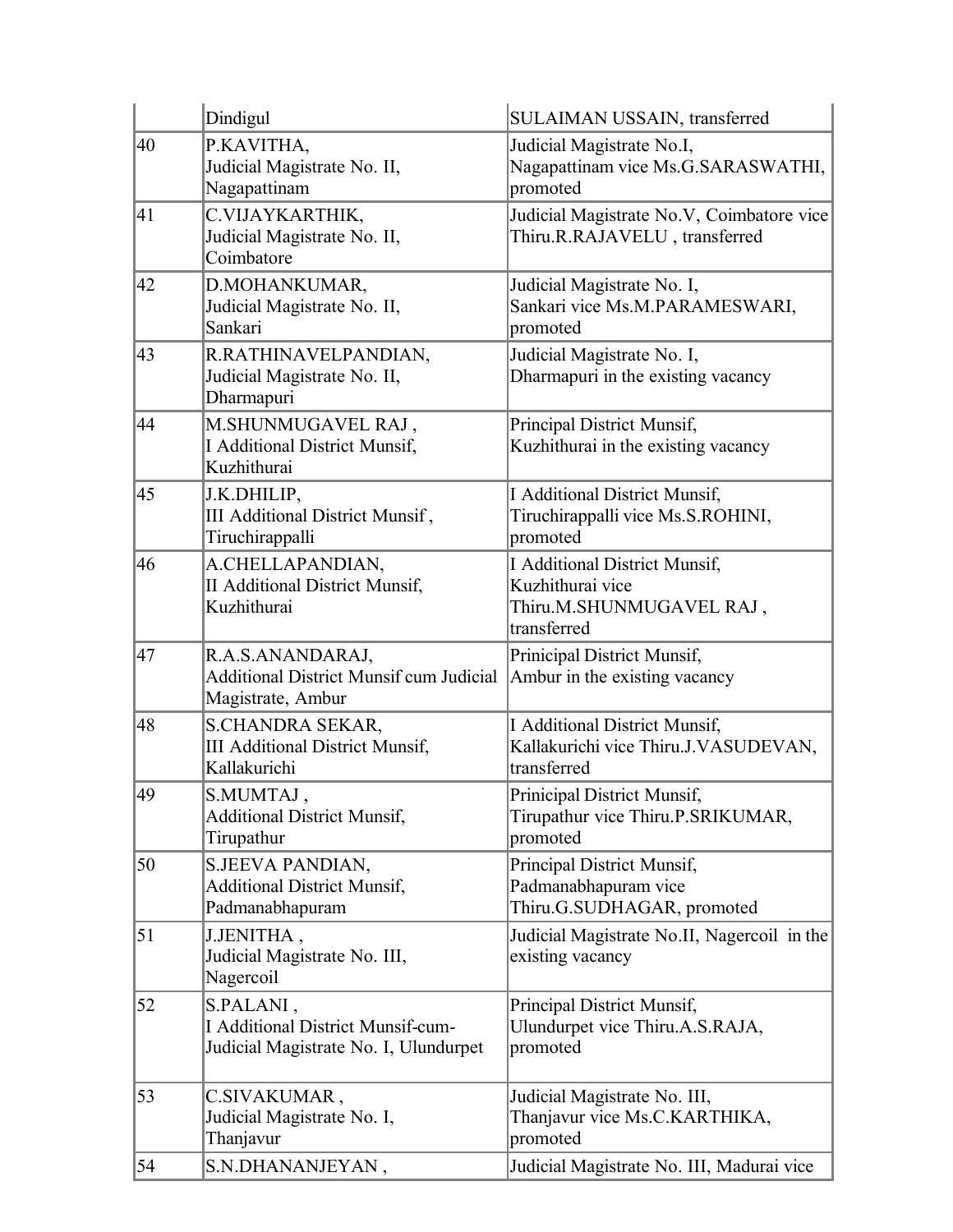|    | Judicial Magistrate No. V, Madurai                                     | Ms.R.SELVANAYAGI KANNAN,<br>transferred                                                                        |
|----|------------------------------------------------------------------------|----------------------------------------------------------------------------------------------------------------|
| 55 | C.SENTHIL KUMAR,<br>Judicial Magistrate No. III,<br>Tirunelveli        | Judicial Magistrate No. V,<br>Tirunelveli vice Ms.GAJARA R.JIJI,<br>promoted                                   |
| 56 | D.THRIVENI,<br>Judicial Magistrate No. I,<br>Madurai                   | Judicial Magistrate No. IV,<br>Madurai in the existing vacancy                                                 |
| 57 | K.MALARKODI,<br>Judicial Magistrate No. II,<br>Tiruvannamalai          | Judicial Magistrate No. I,<br>Tiruvannamalai vice Ms.K.VIJAYA,<br>promoted                                     |
| 58 | M.SEYADHU SULAIMAN USSAIN,<br>Judicial Magistrate No. II,<br>Dindigul  | Judicial Magistrate No. III,<br>Dindigul vice Ms.K.KAVITHA,<br>transferred                                     |
| 59 | R.LALITHA RANI,<br><b>II Additional District Munsif,</b><br>Ulundurpet | I Additional District Munsif-cum- Judicial<br>Magistrate No. I, Ulundurpet vice<br>Thiru.S.PALANI, transferred |
| 60 | R.RAJAVELU,<br>Judicial Magistrate No. V,<br>Coimbatore                | Judicial Magistrate No. VI,<br>Coimbatore vice<br>Thiru. R.V.RAJAKUMAR, transferred                            |
| 61 | F.REHANA BEGUM,<br>Judicial Magistrate No. IV,<br>Tiruchirappalli      | Judicial Magistrate No. III,<br>Tiruchirappalli vice Ms.K.ALLI, promoted                                       |
| 62 | T.PITCHAIRAJAN,<br>I Additional District Munsif,<br>Kumbakonam         | Principal District Munsif,<br>Kumbakonam in the existing vacancy                                               |
| 63 | M.CHITTIBABU,<br>Judicial Magistrate No. II,<br>Chengalpattu           | Judicial Magistrate No. I,<br>Chengalpattu vice<br>Ms.S.K.ANGALAESWARI, promoted                               |
| 64 | <b>S.VENKATESAN</b><br><b>Additional District Munsif,</b><br>Gingee    | Principal District Munsif,<br>Gingee in the existing vacancy                                                   |
| 65 | J.VASUDEVAN,<br><b>I Additional District Munsif,</b><br>Kallakurichi   | <b>II Additional District Munsif,</b><br>Kallakurichi in the existing vacancy                                  |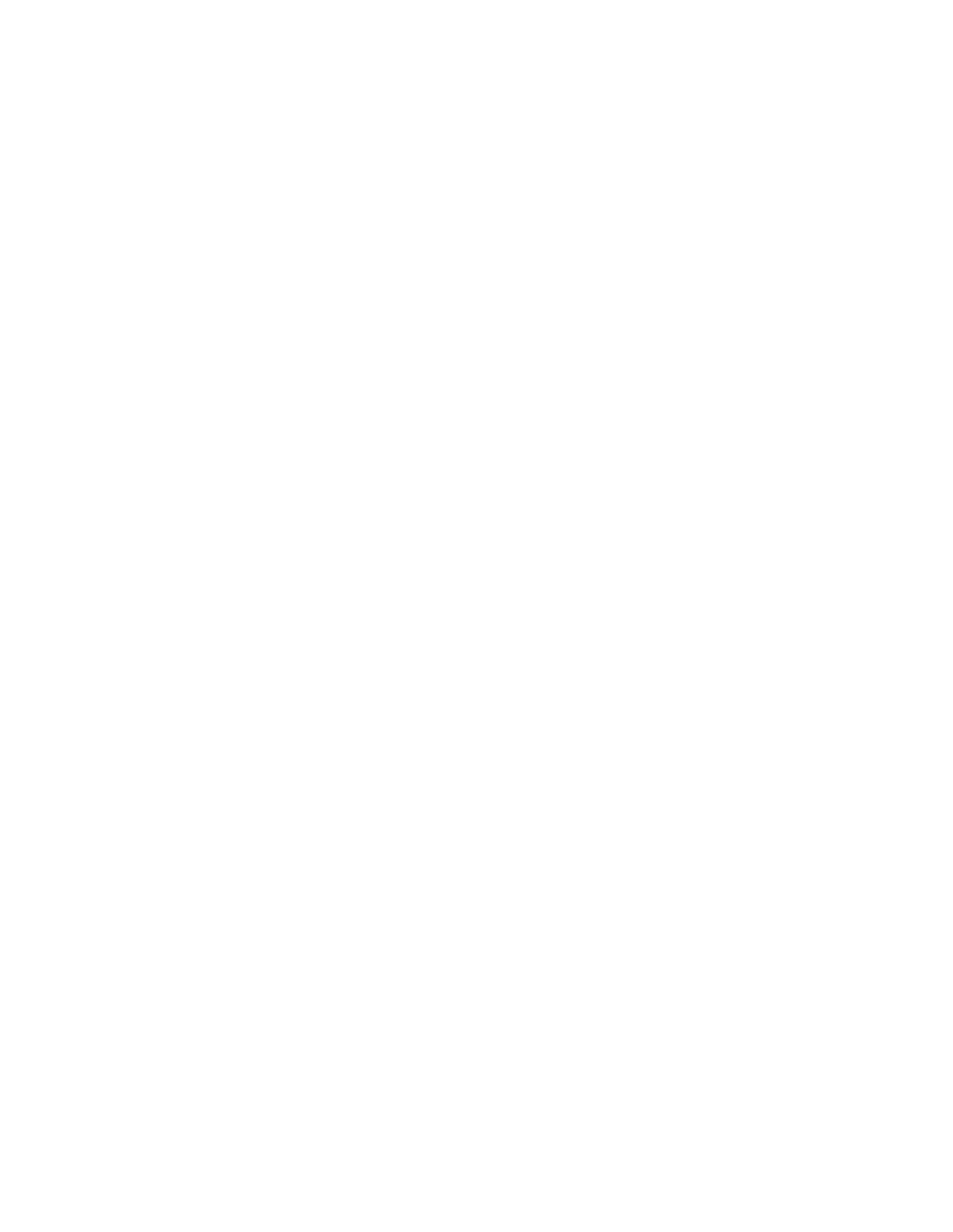The candidates mentioned in Column (2) below, provisionally selected for appointment to the post of Civil Judge by direct recruitment and appointed to act temporarily as Civil Judges in the Tamil Nadu State Judicial Service in G.O.(4D) No.49, Home (Courts-I) Department, dated 20.08.2015, are posted to the posts mentioned in Column (3) against their respective names :-

| Sl.No.<br>(1)  | Name of the candidate<br>(2)<br>Thiru/Tmt./Selvi | Posted as<br>(3)                                                                                  |
|----------------|--------------------------------------------------|---------------------------------------------------------------------------------------------------|
| 1              | D.THIRUNAVUKKARASU                               | Judicial Magistrate No. IV,<br>Tiruchirappalli vice Ms.F.REHANA<br><b>BEGUM</b> transferred       |
| $\overline{2}$ | M.NAGAPPAN                                       | Judicial Magistrate No. V,<br>Tiruchirappalli vice Ms.G.NARGIS<br>KARIM transferred               |
| $\overline{3}$ | <b>G.PALANI KUMAR</b>                            | District Munsif, Musiri vice<br>Thiru.V.ANANTHAN, promoted                                        |
| 4              | <b>M.RAVICHANDRAN</b>                            | I Additional District Munsif,<br>Kumbakonam vice<br>Thiru.T.PITCHAIRAJAN, transferred             |
| 5              | <b>S.VIPICEE</b>                                 | Principal District Munsif,<br>Dindigul vice Ms.N.UMA RANI, promoted                               |
| 6              | <b>S.PRINCE SAMUVEL RAJ</b>                      | District Munsif, Pudukkottai vice<br>Ms. A.MALARVIZHI, promoted                                   |
| $\overline{7}$ | C.KALAIYARASI REENA                              | Judicial Magistrate, Aranthangi vice<br>Thiru.T.BALAMURUGAN, promoted                             |
| $\overline{8}$ | K.MOHANAPRIYA                                    | <b>III Additional District Munsif,</b><br>Kallakurichi vice<br>Thiru.S.CHANDRA SEKAR, transferred |
| 9              | P.K.DHAMAYANTHI                                  | <b>II Additional District Munsif,</b><br>Ulundurpet vice Ms.R.LALITHA RANI,<br>transferred        |
| 10             | <b>J.ANITHACHRISTY</b>                           | Judicial Magistrate No. II,<br>Kulithalai vice Ms.A.P.LATHA, promoted                             |
| 11             | <b>S.D.AYSH BEGUM</b>                            | District Munsif, Jayamkondam vice<br>Thiru.P.ESWARAMURTHI, promoted                               |
| 12             | K.S.SHABEENA                                     | Judicial Magistrate No. V, Madurai vice<br>Thiru.S.N.DHANANJEYAN, transferred                     |
| 13             | <b>R.PANDY</b>                                   | Judicial Magistrate No. VII, Coimbatore<br>vice Thiru.T.V.HEMANANDAKUMAR,<br>promoted             |
| 14             | <b>S.VADIVEL</b>                                 | Judicial Magistrate, Thuraiyur vice<br>Ms.R.THOTHIRAMARY, promoted                                |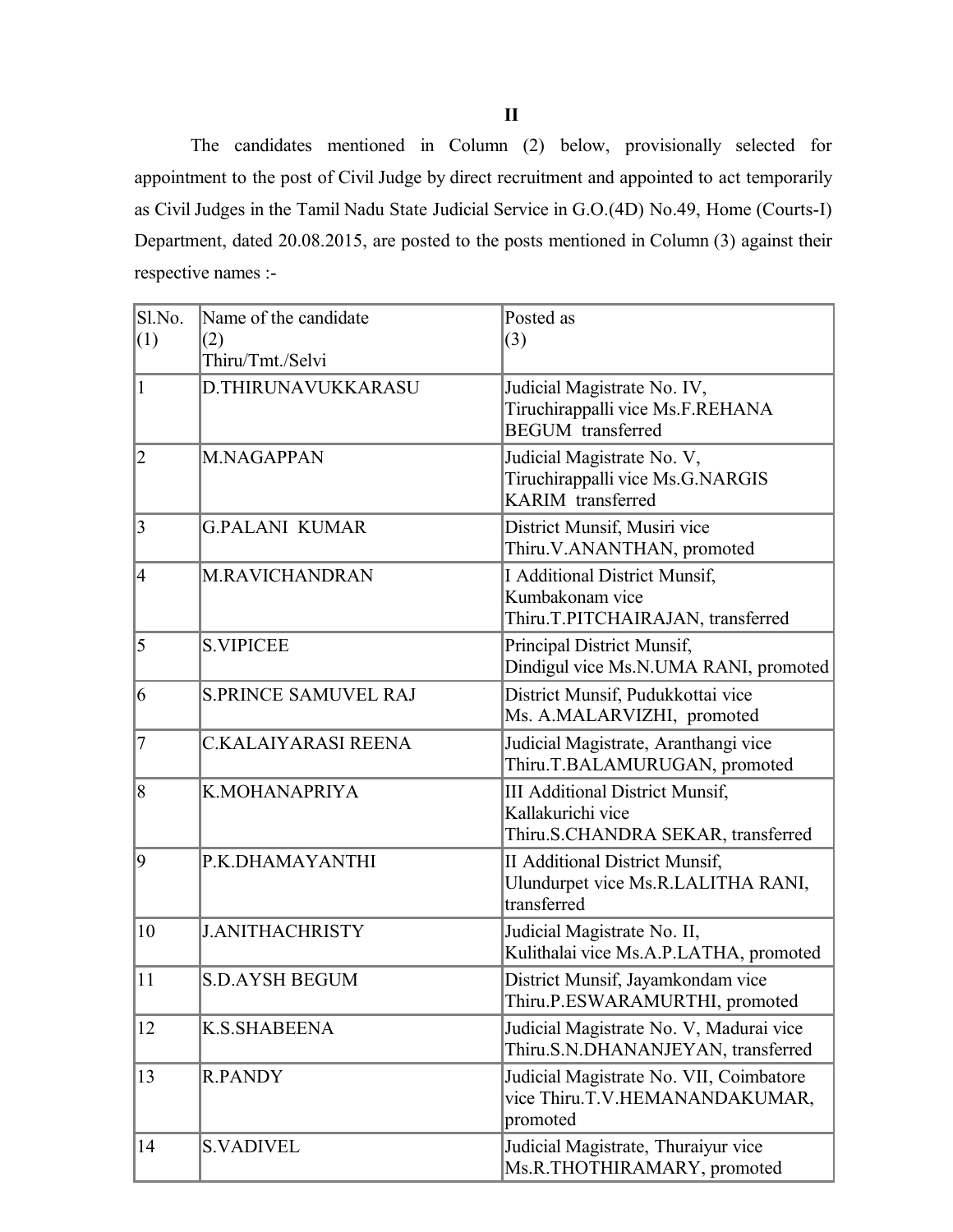| 15           | <b>N.VISWANATH</b>         | Additional District Munsif, Madurai vice<br>Ms.K.KANYA DEVI, transferred                         |
|--------------|----------------------------|--------------------------------------------------------------------------------------------------|
| 16           | P.MAHINDRA VARMA           | District Munsif, Perambalur vice<br>Ms.G.M.VASANTHI, promoted                                    |
| 17           | <b>V.UDAYASURIYA</b>       | District Munsif- cum -Judicial Magistrate,<br>Thittakudi vice Thiru.S.UTHAMARAJ,<br>promoted     |
| 18           | <b>S.SUBRAMANI</b>         | <b>II Additional District Munsif,</b><br>Virudhachalam in the existing vacancy                   |
| 19           | <b>K.RAMESH</b>            | Judicial Magistrate No. II,<br>Cuddalore vice Ms.A.PRABAVATHI,<br>transferred                    |
| 20           | <b>V.A.TAMILARASI</b>      | Judicial Magistrate No. VI, Madurai in the<br>existing vacancy                                   |
| 21           | <b>C.JAYACHANDARAN</b>     | District Munsif, Paramakudi in the existing<br>vacancy                                           |
| $ 22\rangle$ | <b>S.SANTHANAKUMAR</b>     | District Munsif-cum-Judicial Magistrate,<br>Rameswaram in the existing vacancy                   |
| 23           | <b>S.KALYANA MARIMUTHU</b> | District Munsif-cum- Judicial Magistrate,<br>Kamudhi vice<br>Thiru.S.GANAPATHISAMY, promoted     |
| 24           | <b>G.PADMAVATHI</b>        | <b>II Additional District Munsif,</b><br>Tirukoilur in the existing vacancy                      |
| 25           | R.MANOHARAN                | District Munsif, Thanjavur vice<br>Thiru.N.PRABAKAR, promoted                                    |
| 26           | <b>S.PRASAD</b>            | Judicial Magistrate, Pattukottai vice<br>Ms.J.MOHANA, promoted                                   |
| 27           | P.CHANDRASEKAR             | Additional District Munsif, Lalgudi vice<br>Thiru.B.SARAVANAN, transferred                       |
| 28           | <b>A.SARANYA</b>           | Judicial Magistrate, Additional Mahila<br>Court, Madurai in the existing vacancy                 |
| 29           | P.KALAI NILA               | Judicial Magistrate, Alangudi vice<br>Thiru.S.KIRUBAHARAN MATHURAM,<br>promoted                  |
| 30           | <b>S.BASKARAN</b>          | District Munsif-cum- Judicial Magistrate,<br>Andipatti vice Thiru.C.M.SARAVANAN,<br>promoted     |
| 31           | R.MANIVASAGAN              | District Munsif, Uthamapalayam vice<br>Thiru.J.VENKATESAN, promoted                              |
| 32           | A.SARAVANA SENTHIL KUMAR   | District Munsif- cum- Judicial Magistrate,<br>Tiruppathur vice<br>Thiru.G.MUTHUKUMARAN, promoted |
| $ 33\rangle$ | R.M.SUBATHRA               | Judicial Magistrate No. II,<br>Tiruvannamalai vice Ms.K.MALARKODI,                               |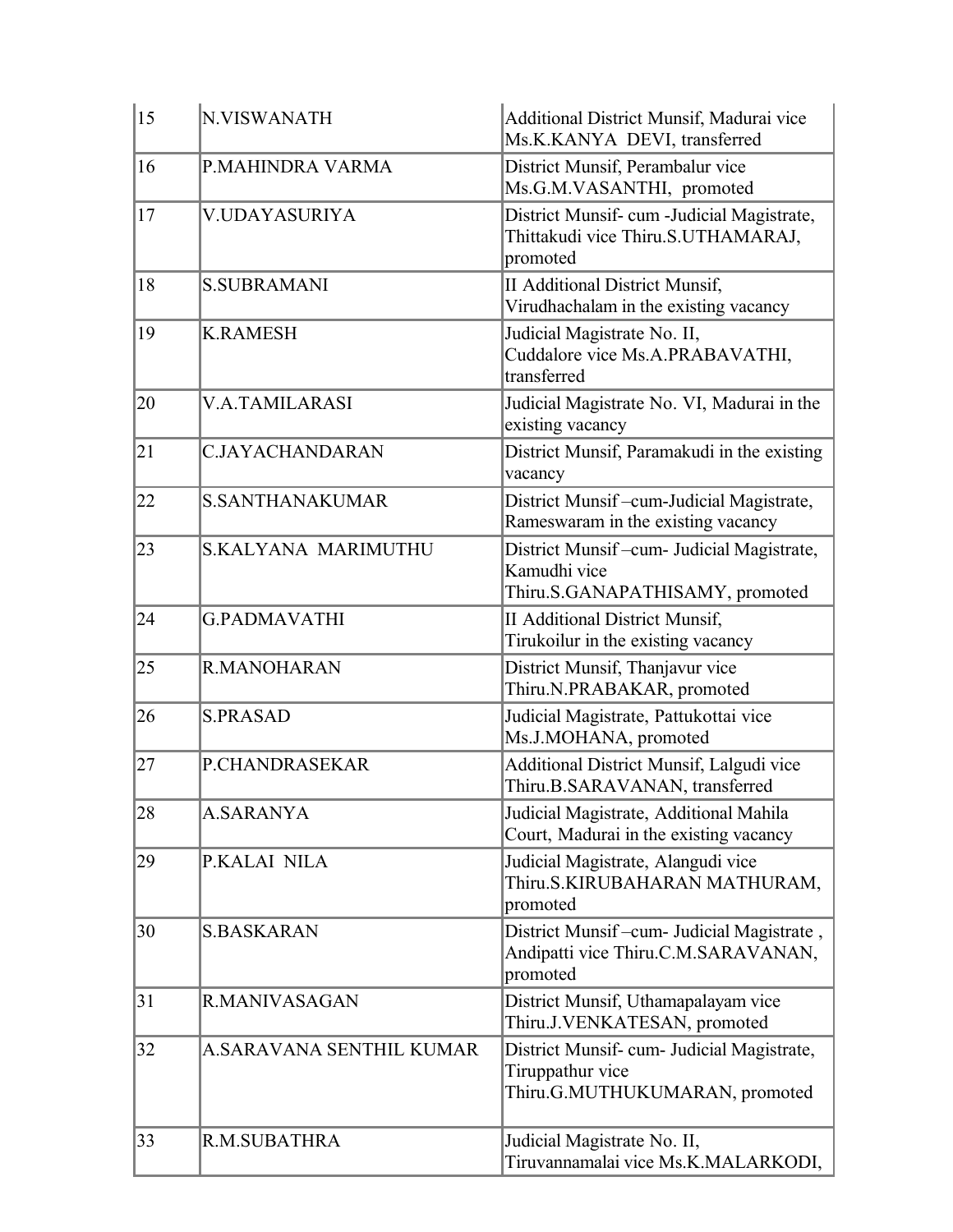|                  |                         | transferred                                                                                              |
|------------------|-------------------------|----------------------------------------------------------------------------------------------------------|
| 34               | N.GNANASAMBANDAM        | District Munsif, Sivagangai vice<br>Thiru.V.S.KUMARESAN, promoted                                        |
| 35               | <b>V.L.SANTHOSH</b>     | Additional District Munsif, Dindigul vice<br>Thiru. V.JOHN MINO, promoted                                |
| 36               | <b>B.RISANA PARVEEN</b> | Judicial Magistrate, Nilakottai vice<br>Ms.K.N.NAGALAKSHMI DEVI,<br>promoted                             |
| 37               | M.JAYAMANI              | Judicial Magistrate No. II, Sankari vice<br>Thiru.D.MOHANKUMAR, transferred                              |
| 38               | <b>R.VIJAYAN</b>        | Judical Magistrate I, Mannargudi vice<br>Thiru.T.PANNEERSELVAM, promoted                                 |
| 39               | <b>KS.RAJESH KUMAR</b>  | District Munsif, Ramanathapuram in the<br>existing vacancy                                               |
| 40               | <b>M.JAYANTHI</b>       | District Munsif, Nilakottai vice<br>Ms.A.K.K.RAJINI, promoted                                            |
| 41               | <b>K.SUJATHA</b>        | District Munsif, Polur in the existing<br>vacancy                                                        |
| 42               | V.MURALITHARAN          | District Munsif, Arani in the existing<br>vacancy                                                        |
| 43               | <b>T.RAJESH RAJU</b>    | District Munsif-cum - Judicial Magistrate,<br>Uthangarai vice Thiru. V.DAMODARAN,<br>promoted            |
| 44               | <b>S.SANTHI</b>         | Judicial Magistrate No. II, Hosur vice<br>Ms.S.ASSEEN BANU, transferred                                  |
| 45               | <b>E.SELVARAJ</b>       | District Munsif, Sirkali in the existing<br>vacancy                                                      |
| 46               | T.GOKULAKRISHNAN        | District Munsif, Tiruvarur in the existing<br>vacancy                                                    |
| 47               | M.MURUGANANTHI          | District Munsif, Theni vice<br>Thiru.A.THIRUVENKATA<br>SEENIVASAN, promoted                              |
| 48               | <b>G.YUVARAJ</b>        | Judicial Magistrate, Sirkali vice<br>Ms.M.S.MANIMEKALAI, promoted                                        |
| 49               | <b>K.NILAVARASAN</b>    | Principal District Munsif-cum-Judicial<br>Magistrate, Vandavasi in the existing<br>vacancy               |
| 50               | <b>K.YUVARAJ</b>        | Judicial Magistrate, Fast Track Court at<br>Magisterial Level, Dharmapuri vice<br>Ms.K.R.JOTHI, promoted |
| $\vert 51 \vert$ | <b>N.SURESH</b>         | District Munsif, Dharapuram vice<br>Thiru.R.VENKATASUBRAMANIAN,<br>promoted                              |
| 52               | <b>M.SANTHOSHAM</b>     | Judicial Magistrate No. II,<br>Thoothukudi in the existing vacancy                                       |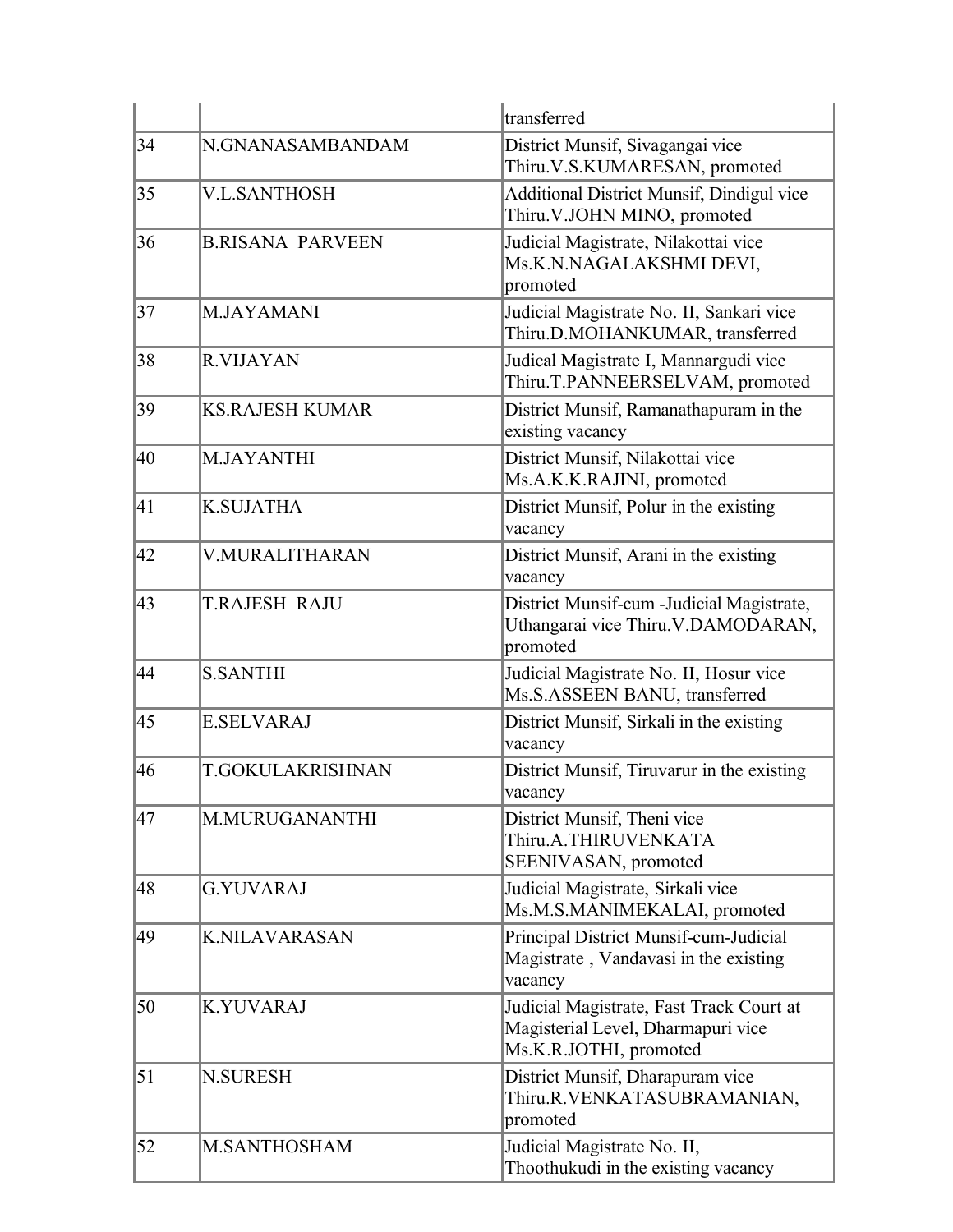| 53              | <b>V.S.BALAMURUGAN</b>     | Judicial Magistrate No. VIII,<br>Coimbatore vice Thiru.C.VEDIYAPPAN,<br>transferred                      |
|-----------------|----------------------------|----------------------------------------------------------------------------------------------------------|
| 54              | <b>T.BHARATHI</b>          | <b>II Additional District Munsif,</b><br>Coimbatore vice Thiru.P.RAJA RAM,<br>transferred                |
| 55              | <b>K.R.PADMA KUMARI</b>    | District Munsif-cum- Judicial Magistrate,<br>Vedasandur vice Thiru.M.VADIVEL,<br>promoted                |
| 56              | L.RAGUPATHIRAJA            | District Munsif, Udumalpet vice<br>Thiru.P.GANESAN, promoted                                             |
| $\overline{57}$ | <b>R.KARTHIKEYAN</b>       | Judicial Magistrate No. III,<br>Tirunelveli vice Thiru.C.SENTHIL<br>KUMAR, transferred                   |
| 58              | <b>A.MOHAMED ALI</b>       | District Munsif cum Judicial Magistrate,<br>Thirumayam vice Thiru.T.P.VADIVELU,<br>promoted              |
| 59              | <b>C.DINESHKUMAR</b>       | Judicial Magistrate (Fast Track Court at<br>Magisterial Level), Nagapattinam in the<br>existing vacancy  |
| 60              | J.NAGALAKSHMI @ VIJAYARANI | Judicial Magistrate (Fast Track Court at<br>Magisterial Level), Thanjavur vice<br>Ms.K.R.LEELA, promoted |
| 61              | <b>G.ARUNKUMAR</b>         | Judicial Magistrate II, Mannargudi vice<br>Ms.G.SUNDARARAJAN, promoted                                   |
| 62              | <b>A.KADHIRAVAN</b>        | Judicial Magistrate (Fast Track Court at<br>Magisterial Level), Kovilpatti in the existing<br>vacancy    |
| 63              | <b>K.NALINIDEVI</b>        | District Munsif, Kovilpatti vice<br>Thiru.G.SARATHRAJ, promoted                                          |
| 64              | <b>B.SOUNDHARYA</b>        | District Munsif -cum -Judicial Magistrate,<br>Vilathikulam in the existing vacancy                       |
| 65              | <b>G.ASHOK PRASATH</b>     | District Munsif, Sathankulam in the existing<br>vacancy                                                  |
| 66              | <b>G.PRIYA</b>             | Judicial Magistrate, Palani vice<br>Thiru.G.VIJAYAKUMAR, promoted                                        |
| 67              | <b>T.SUNDARRAJAN</b>       | Judicial Magistrate, oor vice<br>Ms.V.ANURADHA, promoted                                                 |
| 68              | P.EZHILARASI               | District Munsif, Coonoor vice<br>Thiru.S.RAVISHANKER, promoted                                           |
| 69              | <b>K.VISWANATHAN</b>       | <b>Additional District Munsif,</b><br>Gudalur in the existing vacancy                                    |
| 70              | P.BALA MURUGAN             | Judicial Magistrate, Pandalur in the existing<br>vacancy                                                 |
| 71              | <b>P.SUBBULAKSHMI</b>      | Judicial Magistrate (Fast Track Court at                                                                 |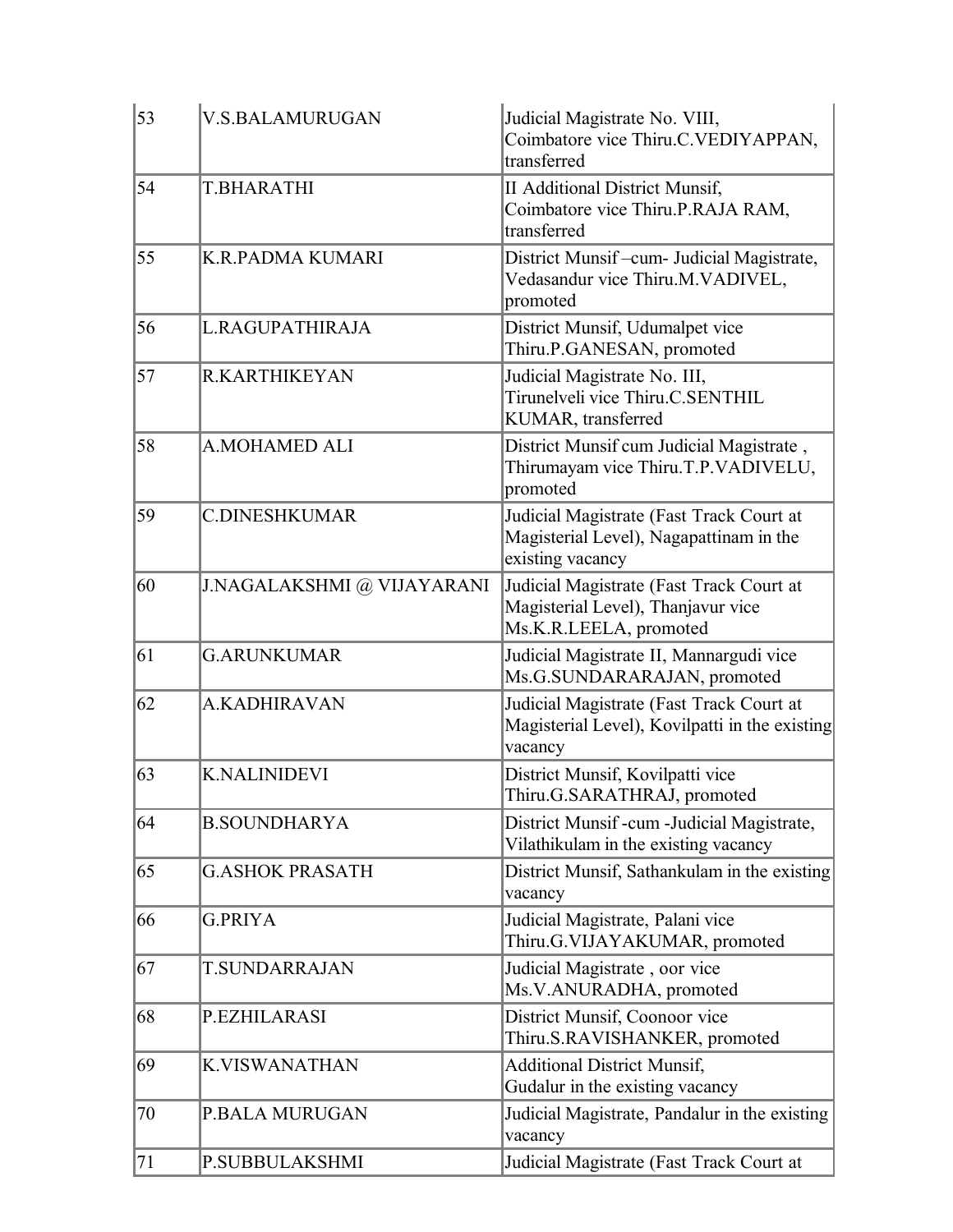|    |                        | Magisterial Level-I), Coimbatore vice<br>Ms.R.ARULMOZHISELVI, promoted                                                            |
|----|------------------------|-----------------------------------------------------------------------------------------------------------------------------------|
| 72 | <b>J.STARLI</b>        | Special Judicial Magistrate, Special Court<br>for Exclusive Trial of Land Grabbing Cases,<br>Coimbatore in the existing vacancy   |
| 73 | <b>V.RADIKA</b>        | <b>Additional District Munsif,</b><br>Chengam in the existing vacancy                                                             |
| 74 | P.ALLI                 | Judicial Magistrate No. II, Dharmapuri vice<br>Thiru.R.RATHINAVEL PANDIAN,<br>transferred                                         |
| 75 | <b>R.SARAVANA BABU</b> | Judicial Magistrate, Additional Mahila<br>Court, Cuddalore in the existing vacancy                                                |
| 76 | K.CHANDRAKASABOOPATHI  | District Munsif, Harur in the existing<br>vacancy                                                                                 |
| 77 | <b>T.PRAVEEN KUMAR</b> | Special Judicial Magistrate, Special Court<br>for Exclusive Trial of Land Grabbing Cases,<br>Perambalur in the existing vacancy   |
| 78 | <b>G.RAGOTHAMAN</b>    | Judicial Magistrate, Mudukulathur in the<br>existing vacancy                                                                      |
| 79 | <b>V.GEETHA</b>        | Judicial Magistrate No. II, Sattur in the<br>existing vacancy                                                                     |
| 80 | <b>RAJA S RAMYA</b>    | Judicial Magistrate, Mobile Court,<br>Erode in the existing vacancy                                                               |
| 81 | <b>T.MALATHI</b>       | Special Judicial Magistrate, Special Court<br>for Exclusive Trial of Land Grabbing Cases,<br>Virudhunagar in the existing vacancy |
| 82 | <b>K.VIGNESMADHU</b>   | Judicial Magistrate, Mobile Court<br>Madurai in the existing vacancy                                                              |
| 83 | <b>A.VANITHA</b>       | Judicial Magistrate (Fast Track Court at<br>Magisterial Level), Thiruthuraipoondi in the<br>existing vacancy                      |
| 84 | K.SHANMUGAM            | Judicial Magistrate, Mobile Court<br>Namakkal in the existing vacancy                                                             |
| 85 | <b>S.BABU</b>          | <b>Additional District Munsif,</b><br>Padmanabhapuram vice Thiru.S.JEEVA<br>PANDIAN, transferred                                  |
| 86 | P.S.A.NISHANTHINI      | Judicial Magistrate, Ambattur vice<br>Thiru.D.SIVAKUMAR, promoted                                                                 |
| 87 | <b>K.SEGANASBANU</b>   | Special Judicial Magistrate, Special Court<br>for Exclusive Trial of Land Grabbing Cases,<br>Cuddalore in the existing vacancy    |
| 88 | <b>A.KANNAN</b>        | <b>Additional District Munsif, Gingee vice</b><br>Thiru.S.VENKATESAN, transferred                                                 |
| 89 | N.NILAVESHWARAN        | Judicial Magistrate, Fast Track Court at<br>Magisterial Level, Tiruvannamalai in the                                              |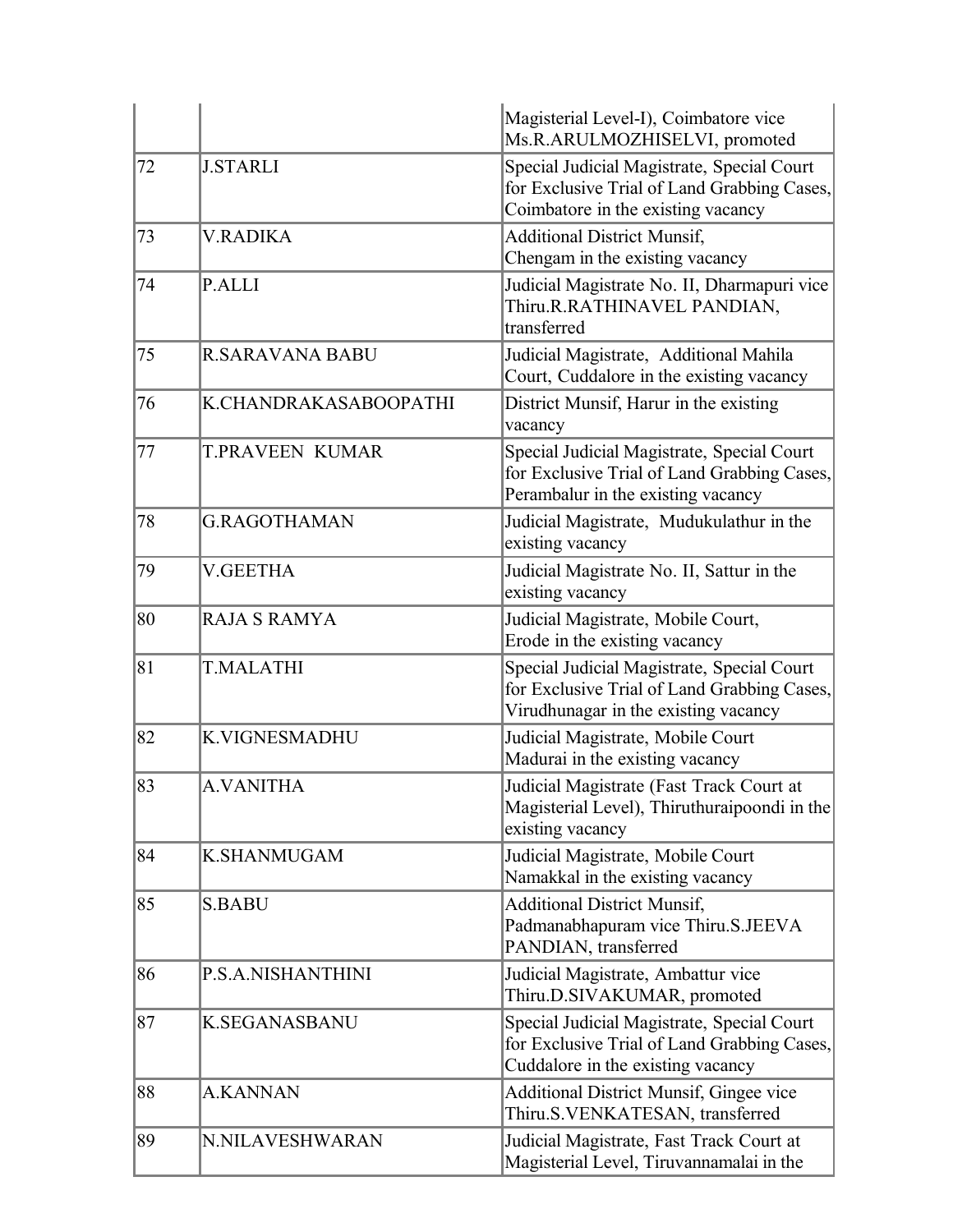|     |                       | existing vacancy                                                                                                                 |
|-----|-----------------------|----------------------------------------------------------------------------------------------------------------------------------|
| 90  | <b>P.SRIDEVI</b>      | Additional District Munsif, Vandavasi in<br>the existing vacancy                                                                 |
| 91  | <b>S.MUNUSAMY</b>     | Special Judicial Magistrate, Special Court<br>for Exclusive trial of Land Grabbing Cases<br>Namakkal in the existing vacancy     |
| 92  | <b>R.SATHEESKUMAR</b> | Judicial Magistrate, Sivakasi vice<br>Thiru.R.JOSEPH JOY, promoted                                                               |
| 93  | <b>P.SUMITHA</b>      | Judicial Magistrate No. III, Tirupathur in<br>the existing vacancy                                                               |
| 94  | <b>C.RAJASEKAR</b>    | Judicial Magistrate No. IV, Tirupathur in<br>the existing vacancy                                                                |
| 95  | <b>C.M.VETRIMANI</b>  | Judicial Magistrate No. III, Vellore in the<br>existing vacancy                                                                  |
| 96  | <b>K.BASKAR</b>       | Additional District Munsif, Tirupathur vice<br>Ms.S.MUMTAJ, transferred                                                          |
| 97  | <b>N.RAMESH</b>       | District Munsif, Sholinghur in the existing<br>vacancy                                                                           |
| 98  | <b>V.ACHUTHAN</b>     | Judicial Magistrate, Sholinghur vice<br>Ms.C.JAYASREE, promoted                                                                  |
| 99  | <b>G.RUBANA</b>       | <b>Additional District Munsif-cum- Judicial</b><br>Magistrate, Ambur vice<br>Thiru.R.A.S.ANANDARAJ, transferred                  |
| 100 | <b>A.VANATHI</b>      | Judicial Magistrate, Rajapalayam vice<br>Thiru.K.ARUNACHALAM, promoted                                                           |
| 101 | <b>R.RAJESWARI</b>    | Principal District Munsif, Tirunelveli vice<br>Ms.THIRUMAGAL, promoted                                                           |
| 102 | <b>A.MUTHU ESAKKI</b> | Judicial Magistrate No. II, Wallajahpet in<br>the existing vacancy                                                               |
| 103 | N.BHARATHIRAJAN       | Judicial Magistrate, Pudukkottai vice<br>Ms.M.PUSHPARANI, promoted                                                               |
| 104 | <b>V.VANNAMALAR</b>   | District Munsif, Gudiyatham vice<br>Thiru.S.RAJASIMMAVARMAN,<br>promoted                                                         |
| 105 | M.KADARKARAISELVAM    | Judicial Magistrate No. IV, Vellore vice<br>Ms.N.S.MEENACHANDRA, transferred                                                     |
| 106 | M.ALIMA               | Special Judicial Magistrate, Special Court<br>for Exclusive Trial of Land Grabbing Cases,<br>Krishnagiri in the existing vacancy |
| 107 | T.SINDHU MATHI        | Judicial Magistrate.(Fast Track Court at<br>Magisterial Level), Pattukottai in the<br>existing vacancy                           |
| 108 | <b>V.LAVANYA</b>      | Judicial Magistrate, Mobile Court<br>Tiruchirappalli in the existing vacancy                                                     |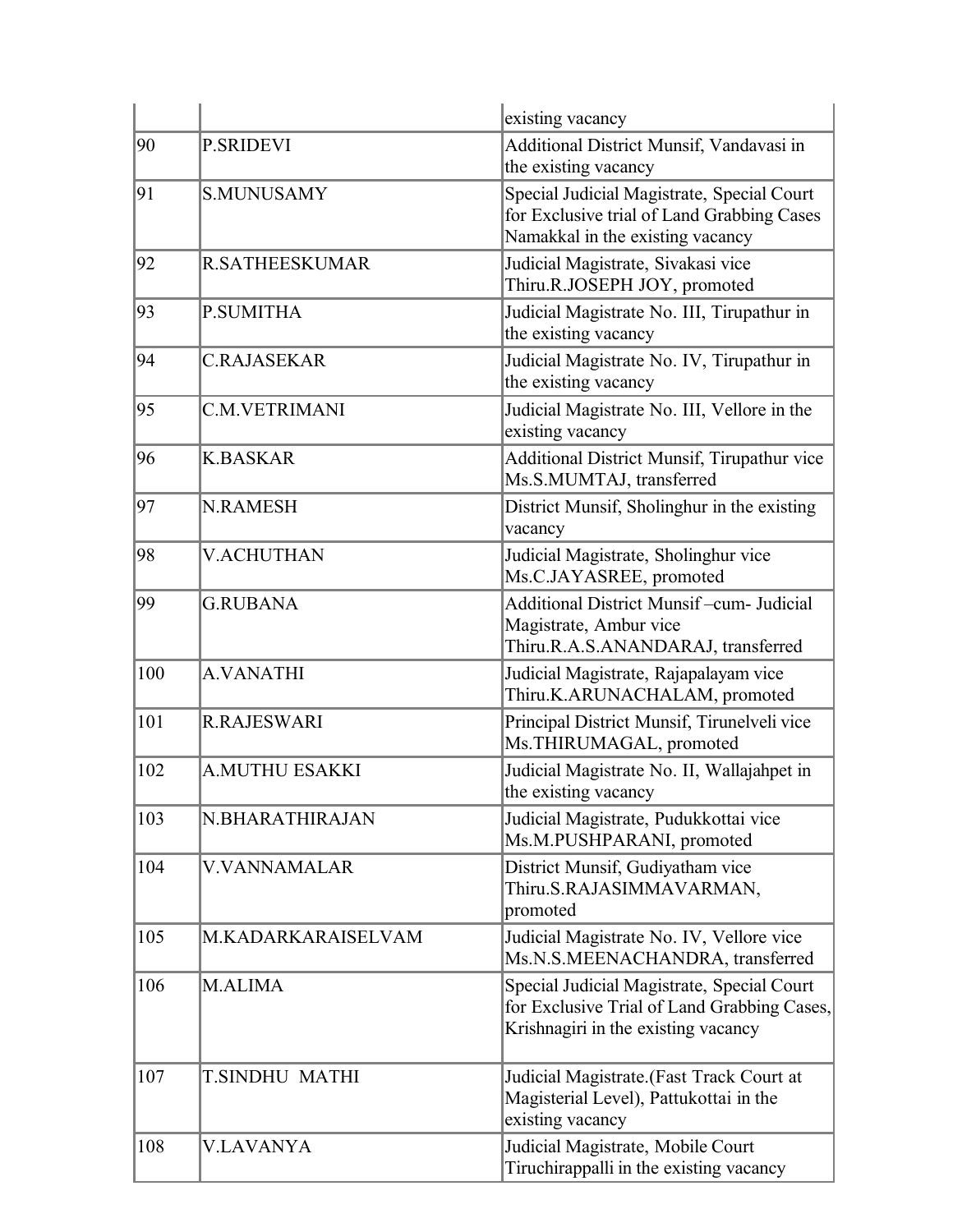| 109 | P.RANGARAJ               | Judicial Magistrate No. V, Vellore in the<br>existing vacancy                                                                        |
|-----|--------------------------|--------------------------------------------------------------------------------------------------------------------------------------|
| 110 | <b>K.RAMKUMAR</b>        | Special Judicial Magistrate, Special Court<br>for Exclusive Trial of Land Grabbing Cases,<br>Erode in the existing vacancy           |
| 111 | <b>G.RAMASANKARAN</b>    | Judicial Magistrate No. II, Thanjavur vice<br>Thiru.M.MURTHY, transferred                                                            |
| 112 | S.GOPALAKANNAN           | Judicial Magistrate, Dharapuram vice<br>Thiru.G.SRIRAMAJEYAM, promoted                                                               |
| 113 | <b>N.ANU PRIYA</b>       | Judicial Magistrate No. VII,<br>Madurai in the existing vacancy                                                                      |
| 114 | <b>V.BHARATHA DEVI</b>   | Judicial Magistrate, Additional Mahila<br>Court, Perambalur in the existing vacancy                                                  |
| 115 | A.K.PADMAPRIYA           | Judicial Magistrate No. II, Chengalpattu<br>vice Thiru.M.CHITTIBABU, transferred                                                     |
| 116 | <b>K.S.MALATHI</b>       | Judicial Magistrate No. IV, Tirunelveli vice<br>Thiru.R.SUNDARIAH, promoted                                                          |
| 117 | <b>M.PRAVEENA</b>        | Judicial Magistrate, Sankarankovil in the<br>existing vacancy                                                                        |
| 118 | <b>SARANYA SELVAM</b>    | Judicial Magistrate No. II, Nagapattinam<br>vice Ms.P.KAVITHA, transferred                                                           |
| 119 | <b>C.SUBASHINI</b>       | District Munsif-cum-Judicial Magistrate,<br>Paramathy vice Thiru.D.BALU, promoted                                                    |
| 120 | T.NITHYAKALA             | Judicial Magistrate No. II, Srivilliputhur<br>vice Thiru.A.PASUMPON<br>SHANMUGAIAH, transferred                                      |
| 121 | K.M.KALAIARASI           | Judicial Magistrate, (Fast Track Court at<br>Magisterial Level), Thoothukudi in the<br>existing vacancy                              |
| 122 | <b>K.ROSE KALA</b>       | Special Judicial Magistrate, Special Court<br>for Exclusive Trial of Land Grabbing Cases,<br>Thoothukudi in the existing vacancy     |
| 123 | <b>R.TAMILARASI</b>      | <b>I Additional District Munsif,</b><br>Nagercoil in the existing vacancy                                                            |
| 124 | <b>B.ROSELIN</b>         | Special Judicial Magistrate, Special Court<br>for Exclusive Trial of Land Grabbing Cases,<br>Tiruppur in the existing vacancy        |
| 125 | <b>INIYA KARUNAGARAN</b> | Special Judicial Magistrate, Special Court<br>for Exclusive Trial of Land Grabbing Cases,<br>Tiruchirappalli in the existing vacancy |
| 126 | <b>RD.GURULAKSHMI</b>    | Principal District Munsif-cum- Judicial<br>Magistrate, Eraniel in the existing vacancy                                               |
| 127 | N.PREETHI                | Special Judicial Magistrate, Special Court<br>for Exclusive Trial of Land Grabbing Cases,<br>Villupuram in the existing vacancy      |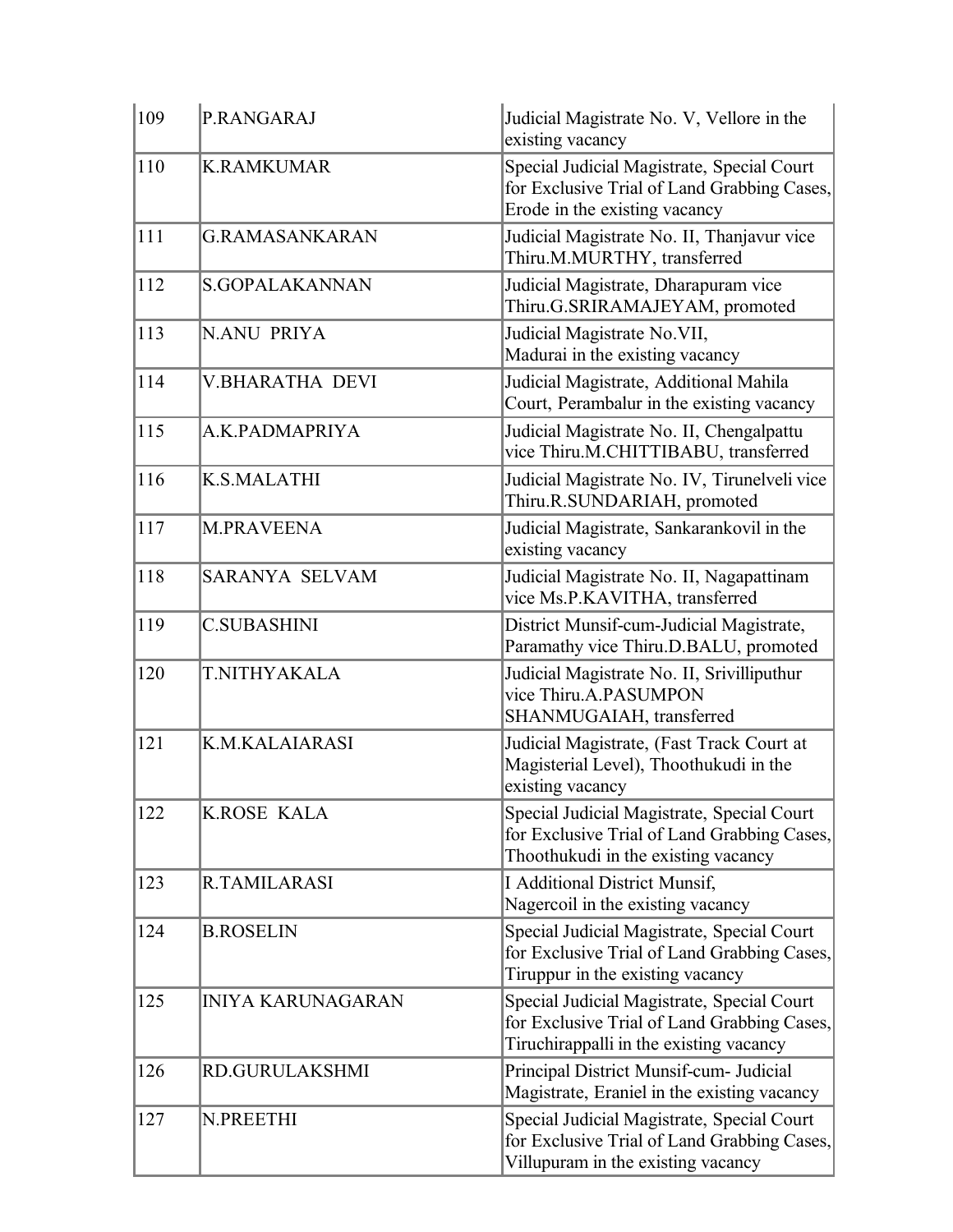| 128 | <b>B.DIVYA DHAYANAND</b> | Judicial Magistrate (Mobile Court)<br>Villupuram in the existing vacancy                                                     |  |
|-----|--------------------------|------------------------------------------------------------------------------------------------------------------------------|--|
| 129 | <b>G.ANANTHI</b>         | Judicial Magistrate No. III, Nagercoil vice<br>Ms.J.JENITHA transferred                                                      |  |
| 130 | <b>D.SHOBA DEVI</b>      | Judicial Magistrate, Fast Track Court at<br>Magisterial Level-II, Nagercoil in the<br>existing vacancy                       |  |
| 131 | <b>V.VIJAYALAKSHMI</b>   | Additional District Munsif, Namakkal vice<br>Ms.N.VIJAYALAKSHMI, transferred                                                 |  |
| 132 | <b>B.MUTHULAKSHMI</b>    | Principal District Munsif, Tiruchengodu<br>vice Ms.R.NANTHINI, promoted                                                      |  |
| 133 | <b>S.SUGANTHI</b>        | Judicial Magistrate, Additional Mahila<br>Court, Tiruchirappalli in the existing<br>vacancy                                  |  |
| 134 | <b>V.SIVAGAMASUNDARY</b> | Judicial Magistrate, Fast Track Court at<br>Magistrate Level-I, Madurai vice<br>Thiru.N.SUNDARAM, promoted                   |  |
| 135 | <b>R.ABDUL SALAM</b>     | II Additional District Munsif, Kuzhithurai<br>vice Thiru.A.CHELLAPANDIAN,<br>transferred                                     |  |
| 136 | <b>S.SHAPNA</b>          | Special Judicial Magistrate, Special Court<br>for Exclusive Trial of Land Grabbing Cases,<br>Madurai in the existing vacancy |  |
| 137 | <b>S.NARMADHA</b>        | <b>II Additional District Munsif,</b><br>Tiruchirappalli vice<br>Thiru.C.MOHANRAM, transferred                               |  |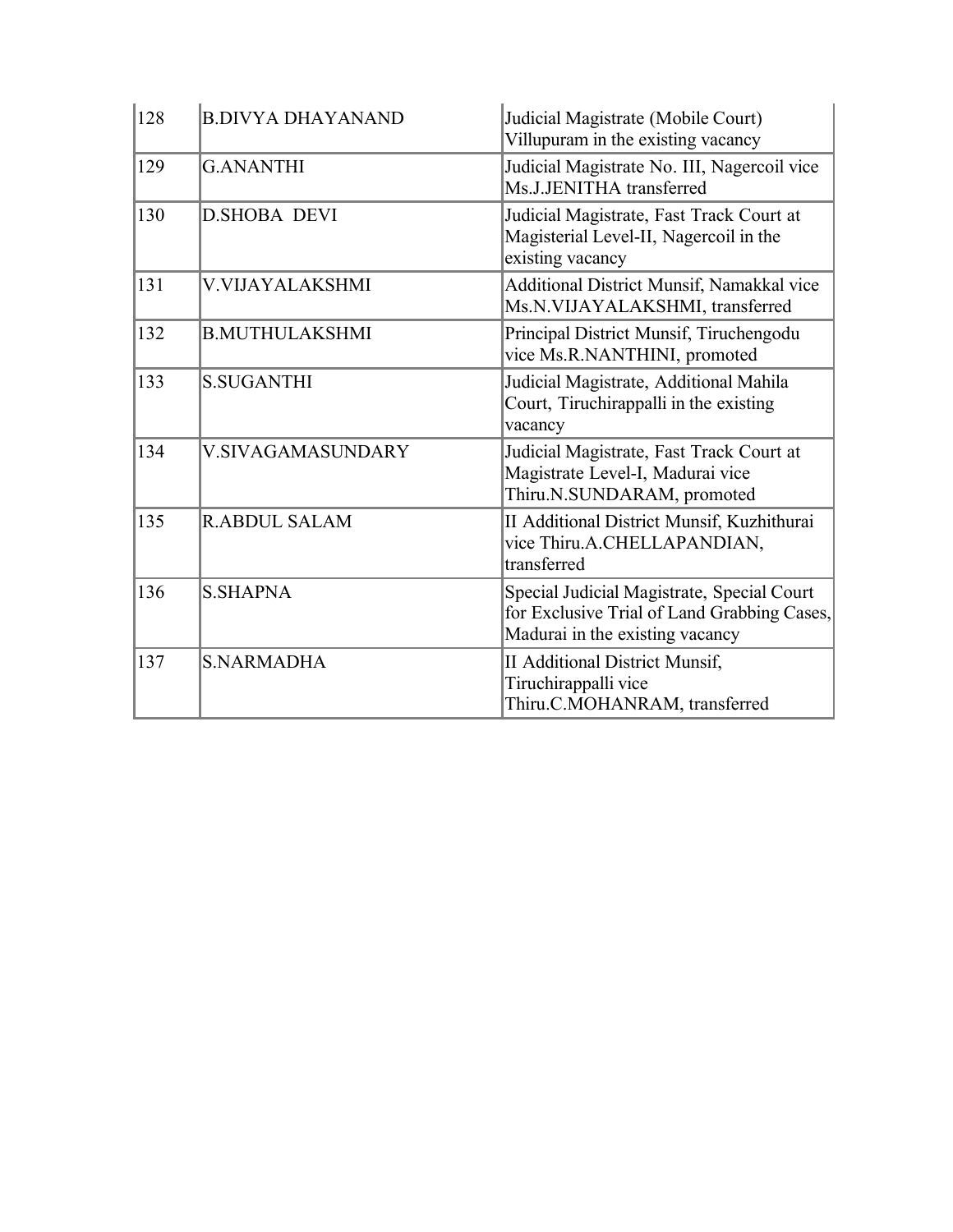## **III**

The candidates mentioned in Column (2) below, have been selected to the post of Civil Judge, by direct recruitment in the Puducherry Judicial Service, in the following seniority based on merit and the same has been communicated to them vide High Court's Notification in R.O.C.No.1/2014/Rec.Cell, dated 3.3.2015. They have been appointed, as such, on purely temporary and ad hoc basis, in the Puducherry Judicial Service in the Office Order noted against their names in Column (3), and they are posted to the posts mentioned against their respective names in Column(4) below:-

| Sl.No.                   | Name of the candidate   | <b>Office Order in</b>                                                                                    | <b>Posted as</b>                                                                                                               |
|--------------------------|-------------------------|-----------------------------------------------------------------------------------------------------------|--------------------------------------------------------------------------------------------------------------------------------|
| (1)                      | Thiru/Tmt./Selvi<br>(2) | which appointed<br>(3)                                                                                    | (4)                                                                                                                            |
| 1                        | <b>G.SIVAKUMAR</b>      | Office Order<br>No.816/22/2015-LD,<br>Law Department,<br>Government of<br>Puducherry, dated<br>26.06.2015 | Principal District Munsif,<br>Pondicherry, vice<br>Thiru.N.S.SRIVATHSAN,<br>promoted                                           |
| $\overline{2}$           | <b>K.PRABU</b>          | Office Order<br>No.816/23/2015-LD,<br>Law Department,<br>Government of<br>Puducherry, dated<br>26.06.2015 | I Additional District Munsif,<br>Pondicherry vice<br>Thiru.A.RAMESH, promoted                                                  |
| 3                        | <b>S.VENGADALAKSHMI</b> | Office Order<br>No.816/24/2015-LD,<br>Law Department,<br>Government of<br>Puducherry, dated<br>08.07.2015 | <b>Additional District Munsif-cum</b><br>-Judicial Magistrate No. II<br>Karaikal vice<br>Thiru.G.RADHAKRISHNAN,<br>transferred |
| $\overline{\mathcal{A}}$ | S.DHANALAKSHMI          | Office Order<br>No.816/25/2015-LD,<br>Law Department,<br>Government of<br>Puducherry, dated<br>26.06.2015 | Judicial Magistrate No. I,<br>Pondicherry vice Thiru.S.EZHIL<br>VELAVAN, promoted                                              |
| 5                        | <b>A.PRABU</b>          | Office Order<br>No.816/26/2015-LD,<br>Law Department,<br>Government of<br>Puducherry, dated<br>26.06.2015 | Judicial Magistrate No. II,<br>Pondicherry vice<br>Thiru.G.VIJAYAKUMAR,<br>promoted                                            |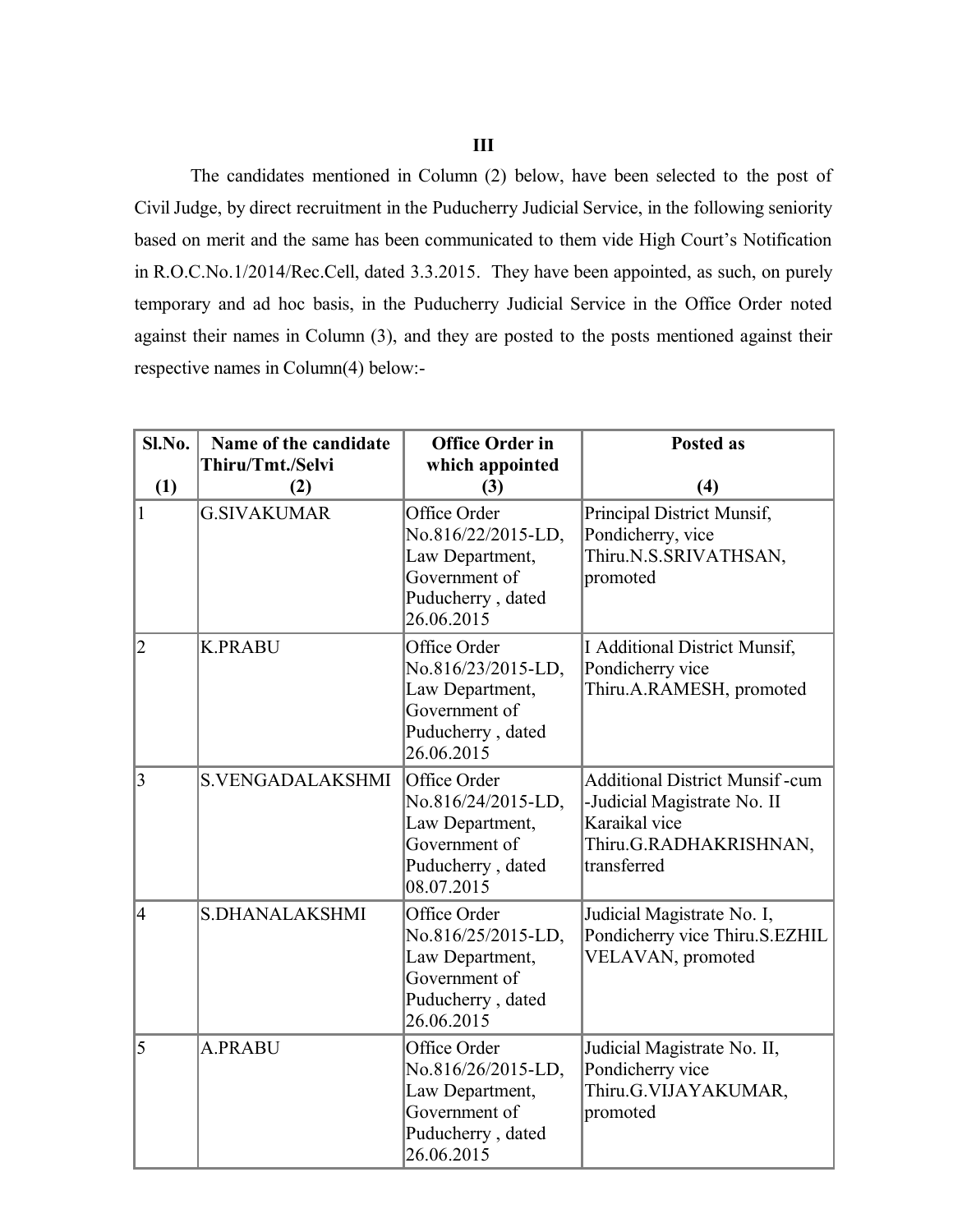**HIGH COURT, MADRAS. SD/- P.KALAIYARASAN,**

**DATED: 15..09.2015. REGISTRAR GENERAL**